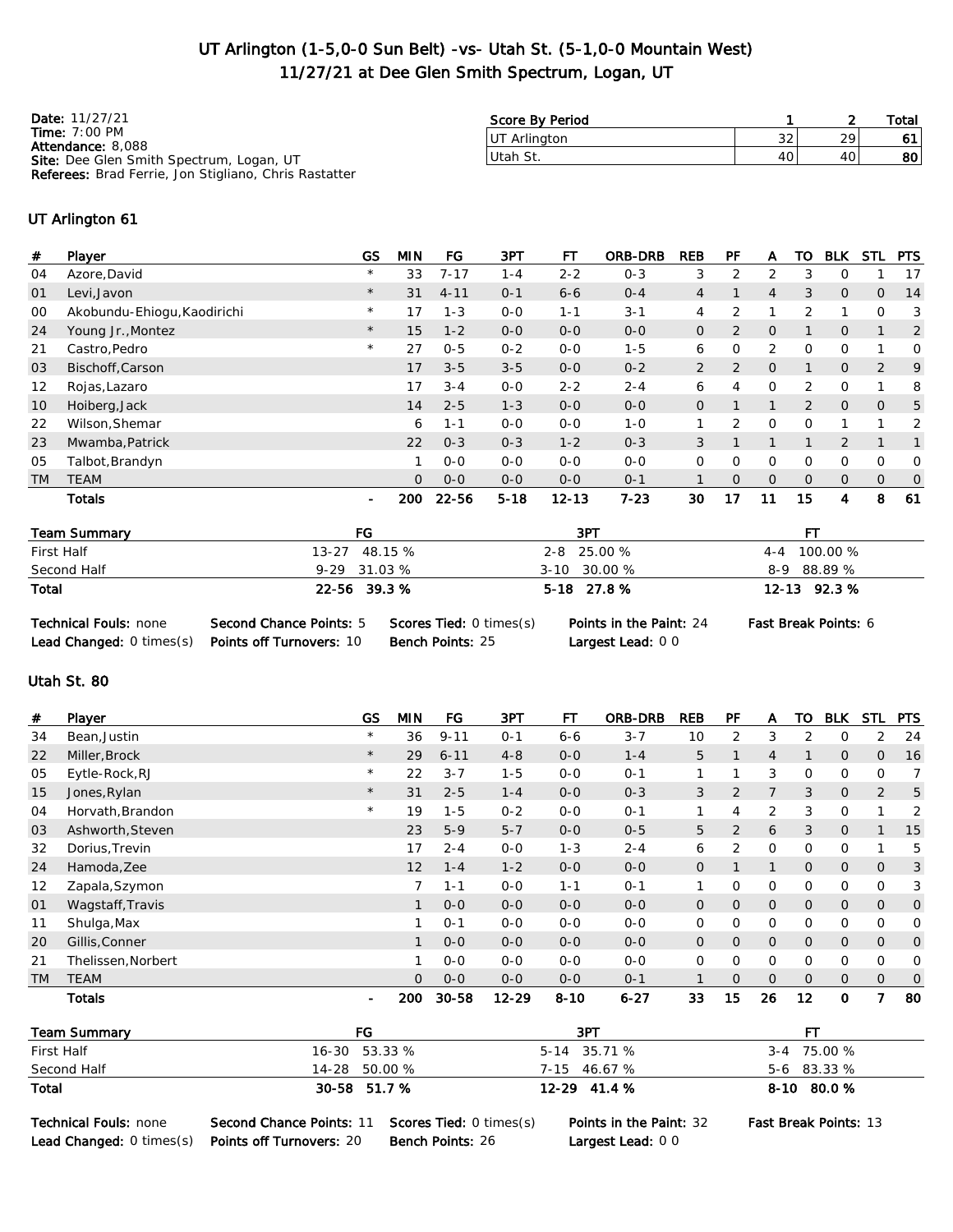## 1st Half Play By Play

| VISITORS: UT Arlington                    | Time                       |          |                | Score Margin HOME TEAM: Utah St.                        |
|-------------------------------------------|----------------------------|----------|----------------|---------------------------------------------------------|
|                                           | 19:45                      |          |                | MISS 3PTR by HORVATH, BRANDON                           |
| REBOUND DEF by AKOBUNDU-EHIOGU, KAOD      | $ -$                       |          |                |                                                         |
| TURNOVER by LEVI, JAVON                   | 19:25                      |          |                |                                                         |
|                                           | 19:25                      |          |                | STEAL by BEAN, JUSTIN                                   |
|                                           | 18:58                      |          |                | MISS 3PTR by MILLER, BROCK                              |
| REBOUND DEF by CASTRO, PEDRO              | $\overline{\phantom{a}}$ . |          |                |                                                         |
| MISS JUMPER by LEVI, JAVON (in the paint) | 18:36                      |          |                |                                                         |
|                                           |                            |          |                | REBOUND DEF by BEAN, JUSTIN                             |
|                                           | 18:17                      | $0 - 2$  | H <sub>2</sub> | GOOD LAYUP by HORVATH, BRANDON (in the paint)           |
|                                           |                            |          |                | ASSIST by BEAN, JUSTIN                                  |
| MISS LAYUP by AZORE, DAVID (in the paint) | 17:56                      |          |                |                                                         |
|                                           |                            |          |                | REBOUND DEF by HORVATH, BRANDON                         |
|                                           | 17:49                      | $0 - 4$  | H 4            | GOOD JUMPER by BEAN, JUSTIN (fastbreak) (in the paint)  |
|                                           | $ -$                       |          |                | ASSIST by JONES, RYLAN                                  |
| MISS 3PTR by CASTRO, PEDRO                | 17:18                      |          |                |                                                         |
|                                           |                            |          |                | REBOUND DEF by JONES, RYLAN                             |
|                                           | 17:10                      | $0 - 6$  | H 6            | GOOD LAYUP by EYTLE-ROCK, RJ (fastbreak) (in the paint) |
|                                           | $\overline{\phantom{a}}$ . |          |                | ASSIST by JONES, RYLAN                                  |
| GOOD JUMPER by YOUNG JR., MONTEZ          | 16:43                      | $2 - 6$  | H 4            |                                                         |
|                                           | 16:28                      |          |                | TURNOVER by HORVATH, BRANDON                            |
| STEAL by CASTRO, PEDRO                    | 16:28                      |          |                |                                                         |
| FOUL by YOUNG JR., MONTEZ                 | 16:21                      |          |                |                                                         |
| TURNOVER by YOUNG JR., MONTEZ             | 16:21                      |          |                |                                                         |
| SUB OUT by AKOBUNDU-EHIOGU, KAOD          | 16:21                      |          |                |                                                         |
| SUB OUT by YOUNG JR., MONTEZ              | 16:21                      |          |                |                                                         |
| SUB IN by ROJAS, LAZARO                   | 16:21                      |          |                |                                                         |
| SUB IN by MWAMBA, PATRICK                 | 16:21                      |          |                |                                                         |
|                                           | 16:17                      |          |                | MISS 3PTR by EYTLE-ROCK, RJ                             |
|                                           | $\sim$ $\sim$              |          |                | REBOUND OFF by BEAN, JUSTIN                             |
|                                           | 16:10                      | $2 - 8$  | H 6            | GOOD LAYUP by BEAN, JUSTIN(in the paint)                |
|                                           | 15:54                      |          |                | FOUL by MILLER, BROCK                                   |
| TIMEOUT MEDIA by TEAM                     | 15:53                      |          |                |                                                         |
| GOOD JUMPER by AZORE, DAVID               | 15:52                      | $4 - 8$  | H 4            |                                                         |
| ASSIST by CASTRO, PEDRO                   |                            |          |                |                                                         |
|                                           | $15:30$ 4-11               |          | H 7            | GOOD 3PTR by MILLER, BROCK                              |
|                                           | $ -$                       |          |                | ASSIST by EYTLE-ROCK, RJ                                |
| GOOD JUMPER by LEVI, JAVON(in the paint)  | 15:14                      | $6 - 11$ | H 5            |                                                         |
|                                           | 15:00                      |          |                | MISS LAYUP by HORVATH, BRANDON (in the paint)           |
| BLOCK by MWAMBA, PATRICK                  | 15:00                      |          |                |                                                         |
| REBOUND DEF by ROJAS, LAZARO              | $\sim$ $-$                 |          |                |                                                         |
| TURNOVER by MWAMBA, PATRICK               | 14:50                      |          |                |                                                         |
|                                           | 14:50                      |          |                | SUB OUT by EYTLE-ROCK, RJ                               |
|                                           | 14:50                      |          |                | SUB IN by ASHWORTH, STEVEN                              |
| SUB OUT by CASTRO, PEDRO                  | 14:50                      |          |                |                                                         |
| SUB IN by BISCHOFF, CARSON                | 14:50                      |          |                |                                                         |
|                                           | 14:38                      |          |                | FOUL by HORVATH, BRANDON                                |
|                                           | 14:38                      |          |                | TURNOVER by HORVATH, BRANDON                            |
|                                           | 14:20                      |          |                |                                                         |
| MISS 3PTR by LEVI, JAVON                  |                            |          |                | REBOUND DEF by ASHWORTH, STEVEN                         |
|                                           | $\sim$ $\sim$              |          |                |                                                         |
|                                           | 14:10                      | $6 - 13$ | H 7            | GOOD JUMPER by BEAN, JUSTIN                             |
|                                           | $\sim$ $-$                 |          |                | ASSIST by JONES, RYLAN                                  |
| FOUL by ROJAS, LAZARO                     | 13:49                      |          |                |                                                         |
| TURNOVER by ROJAS, LAZARO                 | 13:49                      |          |                |                                                         |
|                                           | 13:49                      |          |                | SUB OUT by HORVATH, BRANDON                             |
|                                           | 13:49                      |          |                | SUB IN by DORIUS, TREVIN                                |
| SUB OUT by ROJAS, LAZARO                  | 13:49                      |          |                |                                                         |
| SUB IN by WILSON, SHEMAR                  | 13:49                      |          |                |                                                         |
|                                           | 13:27                      | $6 - 16$ |                | H 10 GOOD 3PTR by MILLER, BROCK                         |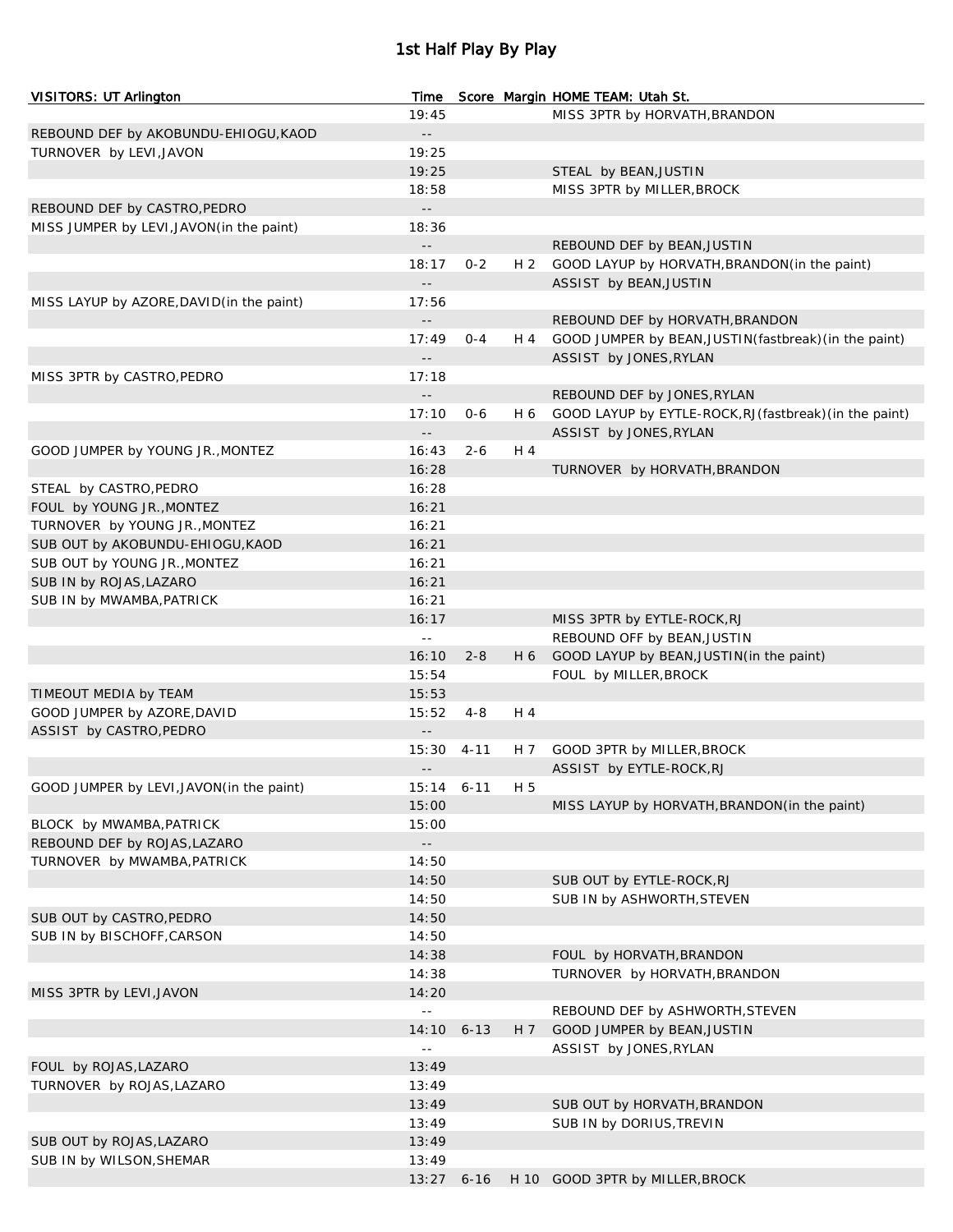|                                            | $\sim$ $\sim$              |                  |     | ASSIST by ASHWORTH, STEVEN                                             |
|--------------------------------------------|----------------------------|------------------|-----|------------------------------------------------------------------------|
| GOOD 3PTR by BISCHOFF, CARSON              | 12:56 9-16                 |                  | H 7 |                                                                        |
| ASSIST by LEVI, JAVON                      | $- -$                      |                  |     |                                                                        |
|                                            |                            | $12:49$ 9-19     |     | H 10 GOOD 3PTR by MILLER, BROCK (fastbreak)                            |
|                                            |                            |                  |     | ASSIST by ASHWORTH, STEVEN                                             |
| MISS 3PTR by BISCHOFF, CARSON              | 12:29                      |                  |     |                                                                        |
|                                            | $\overline{\phantom{a}}$ . |                  |     | REBOUND DEF by DORIUS, TREVIN                                          |
| FOUL by BISCHOFF, CARSON                   | 12:22                      |                  |     |                                                                        |
|                                            | 12:22                      |                  |     | SUB OUT by JONES, RYLAN                                                |
|                                            | 12:22                      |                  |     | SUB IN by EYTLE-ROCK, RJ                                               |
| SUB OUT by LEVI, JAVON                     | 12:22                      |                  |     |                                                                        |
| SUB OUT by AZORE, DAVID                    | 12:22                      |                  |     |                                                                        |
| SUB IN by HOIBERG, JACK                    | 12:22                      |                  |     |                                                                        |
| SUB IN by CASTRO, PEDRO                    | 12:22                      |                  |     |                                                                        |
|                                            | $12:16$ 9-22               |                  |     | H 13 GOOD 3PTR by ASHWORTH, STEVEN                                     |
|                                            | $\sim$ $-$                 |                  |     | ASSIST by MILLER, BROCK                                                |
| GOOD LAYUP by HOIBERG, JACK (in the paint) |                            | 11:52 11-22 H 11 |     |                                                                        |
|                                            | 11:44                      |                  |     | MISS 3PTR by ASHWORTH, STEVEN                                          |
| REBOUND DEF by CASTRO, PEDRO               | $\overline{\phantom{a}}$ . |                  |     |                                                                        |
| MISS JUMPER by CASTRO, PEDRO               | 11:35                      |                  |     |                                                                        |
|                                            | $\overline{\phantom{a}}$ . |                  |     | REBOUND DEF by ASHWORTH, STEVEN                                        |
| TIMEOUT MEDIA by TEAM                      | 11:26                      |                  |     |                                                                        |
| SUB OUT by WILSON, SHEMAR                  | 11:26                      |                  |     |                                                                        |
| SUB OUT by MWAMBA, PATRICK                 | 11:26                      |                  |     |                                                                        |
| SUB IN by AKOBUNDU-EHIOGU, KAOD            | 11:26                      |                  |     |                                                                        |
| SUB IN by YOUNG JR., MONTEZ                | 11:26                      |                  |     |                                                                        |
|                                            | 11:23                      |                  |     | MISS LAYUP by DORIUS, TREVIN(in the paint)                             |
| BLOCK by AKOBUNDU-EHIOGU, KAOD             | 11:23                      |                  |     |                                                                        |
| REBOUND DEF by BISCHOFF, CARSON            | $\sim$ $-$                 |                  |     |                                                                        |
| MISS JUMPER by CASTRO, PEDRO               | 11:14                      |                  |     |                                                                        |
|                                            | $\overline{\phantom{a}}$ . |                  |     | REBOUND DEF by DORIUS, TREVIN                                          |
|                                            | 11:05                      |                  |     | MISS 3PTR by ASHWORTH, STEVEN                                          |
| REBOUND DEF by BISCHOFF, CARSON            | $\overline{\phantom{a}}$ . |                  |     |                                                                        |
| MISS 3PTR by CASTRO, PEDRO                 | 10:50                      |                  |     |                                                                        |
|                                            | $\overline{\phantom{a}}$ . |                  |     | REBOUND DEF by DORIUS, TREVIN                                          |
| FOUL by YOUNG JR., MONTEZ                  | 10:30                      |                  |     |                                                                        |
|                                            | 10:30                      |                  |     | MISS FT by DORIUS, TREVIN                                              |
|                                            |                            |                  |     | REBOUND DEADB by TEAM                                                  |
|                                            | 10:30                      |                  |     | SUB OUT by MILLER, BROCK                                               |
|                                            | 10:30                      |                  |     | SUB IN by JONES, RYLAN                                                 |
| SUB OUT by BISCHOFF, CARSON                | 10:30                      |                  |     |                                                                        |
| SUB IN by AZORE, DAVID                     | 10:30                      |                  |     |                                                                        |
|                                            |                            |                  |     | 10:30 11-23 H 12 GOOD FT by DORIUS, TREVIN                             |
| TURNOVER by HOIBERG, JACK                  | 10:13                      |                  |     |                                                                        |
|                                            | 10:13                      |                  |     | STEAL by DORIUS, TREVIN                                                |
|                                            | 10:07                      |                  |     | MISS 3PTR by EYTLE-ROCK, RJ                                            |
| REBOUND DEF by CASTRO, PEDRO               |                            |                  |     |                                                                        |
| GOOD JUMPER by AZORE, DAVID                |                            | 09:50 13-23 H 10 |     |                                                                        |
|                                            |                            |                  |     | 09:39 13-25 H 12 GOOD LAYUP by BEAN, JUSTIN (fastbreak) (in the paint) |
|                                            | $\sim$ $-$                 |                  |     | ASSIST by JONES, RYLAN                                                 |
| GOOD JUMPER by AZORE, DAVID(in the paint)  |                            | 09:17 15-25 H 10 |     |                                                                        |
| FOUL by AZORE, DAVID                       | 09:09                      |                  |     |                                                                        |
|                                            | 09:09                      |                  |     | SUB OUT by ASHWORTH, STEVEN                                            |
|                                            | 09:09                      |                  |     | SUB OUT by DORIUS, TREVIN                                              |
|                                            | 09:09                      |                  |     | SUB IN by HORVATH, BRANDON                                             |
|                                            | 09:09                      |                  |     | SUB IN by HAMODA, ZEE                                                  |
| SUB OUT by AKOBUNDU-EHIOGU, KAOD           | 09:09                      |                  |     |                                                                        |
| SUB OUT by HOIBERG, JACK                   | 09:09                      |                  |     |                                                                        |
| SUB OUT by YOUNG JR., MONTEZ               | 09:09                      |                  |     |                                                                        |
| SUB IN by LEVI, JAVON                      | 09:09                      |                  |     |                                                                        |
| SUB IN by ROJAS, LAZARO                    | 09:09                      |                  |     |                                                                        |
| SUB IN by MWAMBA, PATRICK                  | 09:09                      |                  |     |                                                                        |
|                                            |                            |                  |     |                                                                        |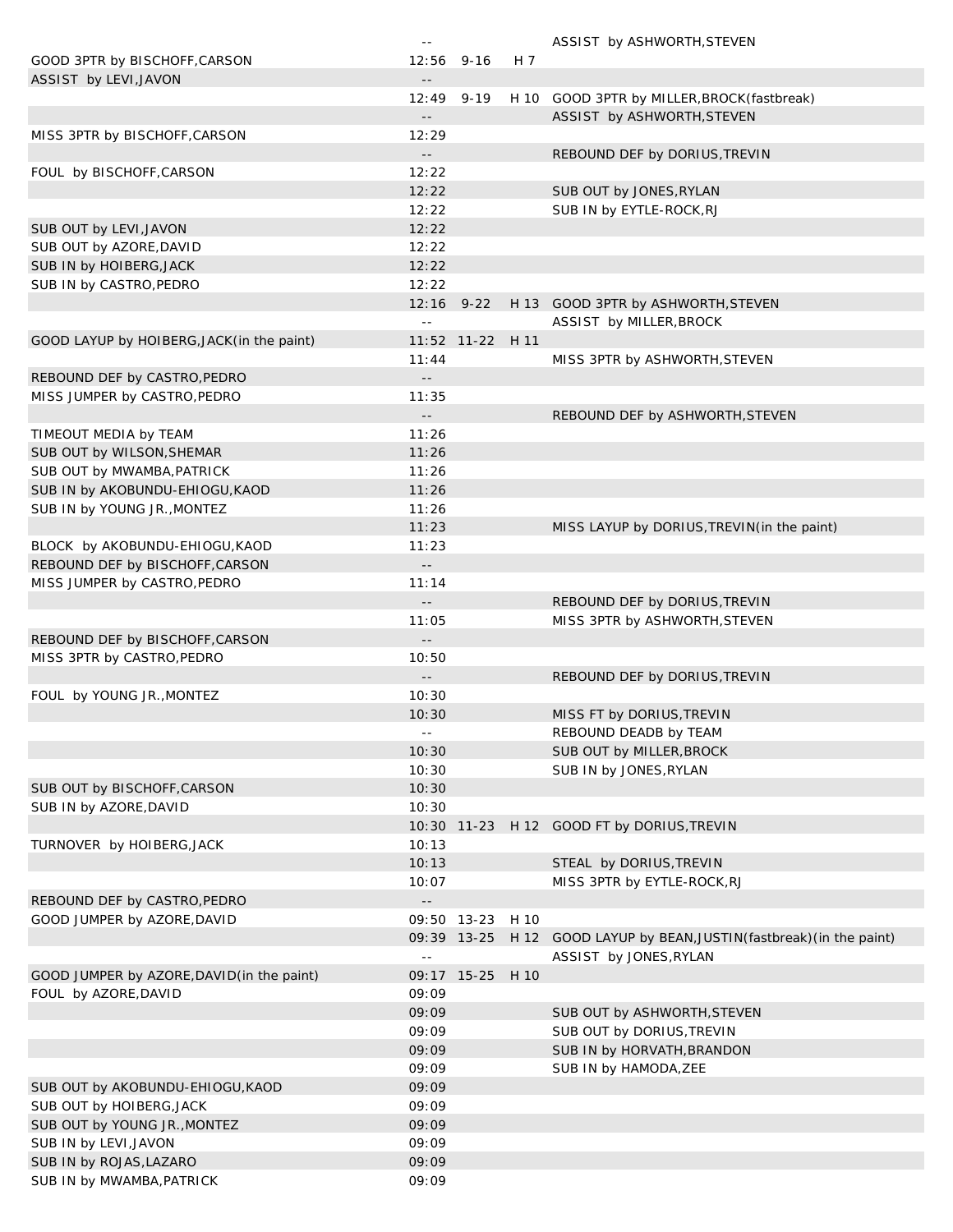|                                                         | 08:57                      |                            |            | MISS 3PTR by JONES, RYLAN                                              |
|---------------------------------------------------------|----------------------------|----------------------------|------------|------------------------------------------------------------------------|
| REBOUND DEF by ROJAS, LAZARO                            | $\sim$ $\sim$              |                            |            |                                                                        |
| GOOD LAYUP by ROJAS, LAZARO (in the paint)              |                            | 08:51 17-25                | H 8        |                                                                        |
| ASSIST by AZORE, DAVID                                  | $\sim$ $-$                 |                            |            |                                                                        |
|                                                         | 08:49                      |                            |            | FOUL by BEAN, JUSTIN                                                   |
| GOOD FT by ROJAS, LAZARO                                |                            | 08:47 18-25                | H 7        |                                                                        |
|                                                         | 08:28                      |                            |            | TURNOVER by JONES, RYLAN                                               |
| STEAL by MWAMBA, PATRICK                                | 08:28                      |                            |            |                                                                        |
| MISS LAYUP by AZORE, DAVID (in the paint)               | 08:23                      |                            |            |                                                                        |
|                                                         | $\perp$ $\perp$            |                            |            | REBOUND DEF by EYTLE-ROCK, RJ                                          |
|                                                         |                            | 08:17 18-27                | H 9        | GOOD LAYUP by EYTLE-ROCK, RJ (fastbreak) (in the paint)                |
|                                                         | 07:53                      |                            |            | FOUL by JONES, RYLAN                                                   |
| TIMEOUT MEDIA by TEAM                                   | 07:53                      |                            |            |                                                                        |
| SUB OUT by AZORE, DAVID                                 | 07:53                      |                            |            |                                                                        |
| SUB IN by BISCHOFF, CARSON                              | 07:53                      |                            |            |                                                                        |
| GOOD FT by LEVI, JAVON                                  |                            | 07:53 19-27                | H 8        |                                                                        |
| GOOD FT by LEVI, JAVON                                  |                            | 07:53 20-27                | H 7        |                                                                        |
|                                                         | $ -$                       | 07:36 20-29                | H 9        | GOOD LAYUP by BEAN, JUSTIN(in the paint)<br>ASSIST by HORVATH, BRANDON |
| GOOD JUMPER by ROJAS, LAZARO (in the paint)             |                            | 07:23 22-29                | H 7        |                                                                        |
| ASSIST by LEVI, JAVON                                   |                            |                            |            |                                                                        |
|                                                         | 07:09                      |                            |            | MISS JUMPER by HAMODA, ZEE                                             |
| REBOUND DEF by MWAMBA, PATRICK                          | $\overline{\phantom{a}}$ . |                            |            |                                                                        |
|                                                         | 06:49                      |                            |            | FOUL by HAMODA, ZEE                                                    |
| SUB OUT by CASTRO, PEDRO                                | 06:49                      |                            |            |                                                                        |
| SUB IN by AZORE, DAVID                                  | 06:49                      |                            |            |                                                                        |
| MISS JUMPER by AZORE, DAVID                             | 06:48                      |                            |            |                                                                        |
| REBOUND OFF by ROJAS, LAZARO                            | $\sim$ $\sim$              |                            |            |                                                                        |
| MISS 3PTR by MWAMBA, PATRICK                            | 06:32                      |                            |            |                                                                        |
|                                                         | $\sim$ $\sim$              |                            |            | REBOUND DEF by JONES, RYLAN                                            |
|                                                         | $\sim$ $\sim$              | 06:14 22-31                | H 9        | GOOD LAYUP by BEAN, JUSTIN (in the paint)<br>ASSIST by JONES, RYLAN    |
| GOOD 3PTR by BISCHOFF, CARSON<br>ASSIST by AZORE, DAVID | $\sim$ $\sim$              | 05:49 25-31                | H 6        |                                                                        |
|                                                         |                            | 05:32 25-34                | H 9        | GOOD 3PTR by HAMODA, ZEE                                               |
|                                                         |                            |                            |            | ASSIST by BEAN, JUSTIN                                                 |
|                                                         | 05:02                      |                            |            | FOUL by HORVATH, BRANDON                                               |
|                                                         | 05:02                      |                            |            | SUB OUT by HORVATH, BRANDON                                            |
|                                                         | 05:02                      |                            |            | SUB OUT by EYTLE-ROCK, RJ                                              |
|                                                         | 05:02                      |                            |            | SUB IN by MILLER, BROCK                                                |
|                                                         | 05:02                      |                            |            | SUB IN by DORIUS, TREVIN                                               |
| SUB OUT by ROJAS, LAZARO                                | 05:02                      |                            |            |                                                                        |
| SUB OUT by MWAMBA, PATRICK                              | 05:02                      |                            |            |                                                                        |
| SUB IN by AKOBUNDU-EHIOGU, KAOD                         | 05:02                      |                            |            |                                                                        |
| SUB IN by CASTRO, PEDRO                                 | 05:02                      |                            |            |                                                                        |
| MISS JUMPER by AKOBUNDU-EHIOGU, KAOD                    | 04:43                      |                            |            |                                                                        |
|                                                         | $\overline{\phantom{a}}$ . |                            |            | REBOUND DEF by MILLER, BROCK                                           |
|                                                         | 04:30                      |                            |            | MISS JUMPER by DORIUS, TREVIN(in the paint)                            |
| REBOUND DEF by LEVI, JAVON                              | $ -$                       |                            |            |                                                                        |
| GOOD DUNK by AKOBUNDU-EHIOGU, KAOD(in the paint)        |                            | 04:22 27-34                | H 7        |                                                                        |
| ASSIST by LEVI, JAVON                                   | $\overline{\phantom{m}}$ . |                            |            |                                                                        |
|                                                         | 04:22                      |                            |            | FOUL by DORIUS, TREVIN                                                 |
| SUB OUT by BISCHOFF, CARSON                             | 04:22                      |                            |            |                                                                        |
| SUB IN by HOIBERG, JACK                                 | 04:22                      |                            |            |                                                                        |
| GOOD FT by AKOBUNDU-EHIOGU, KAOD                        |                            | 04:22 28-34                | H 6        |                                                                        |
| FOUL by HOIBERG, JACK                                   | 03:57                      |                            |            |                                                                        |
| TIMEOUT MEDIA by TEAM                                   | 03:57                      |                            |            |                                                                        |
|                                                         |                            | 03:57 28-35<br>03:57 28-36 | H 7<br>H 8 | GOOD FT by BEAN, JUSTIN                                                |
| MISS 3PTR by AZORE, DAVID                               | 03:37                      |                            |            | GOOD FT by BEAN, JUSTIN                                                |
|                                                         | $\overline{\phantom{m}}$ . |                            |            | REBOUND DEF by MILLER, BROCK                                           |
|                                                         |                            |                            |            | 03:18 28-38 H 10 GOOD LAYUP by JONES, RYLAN(in the paint)              |
|                                                         |                            |                            |            |                                                                        |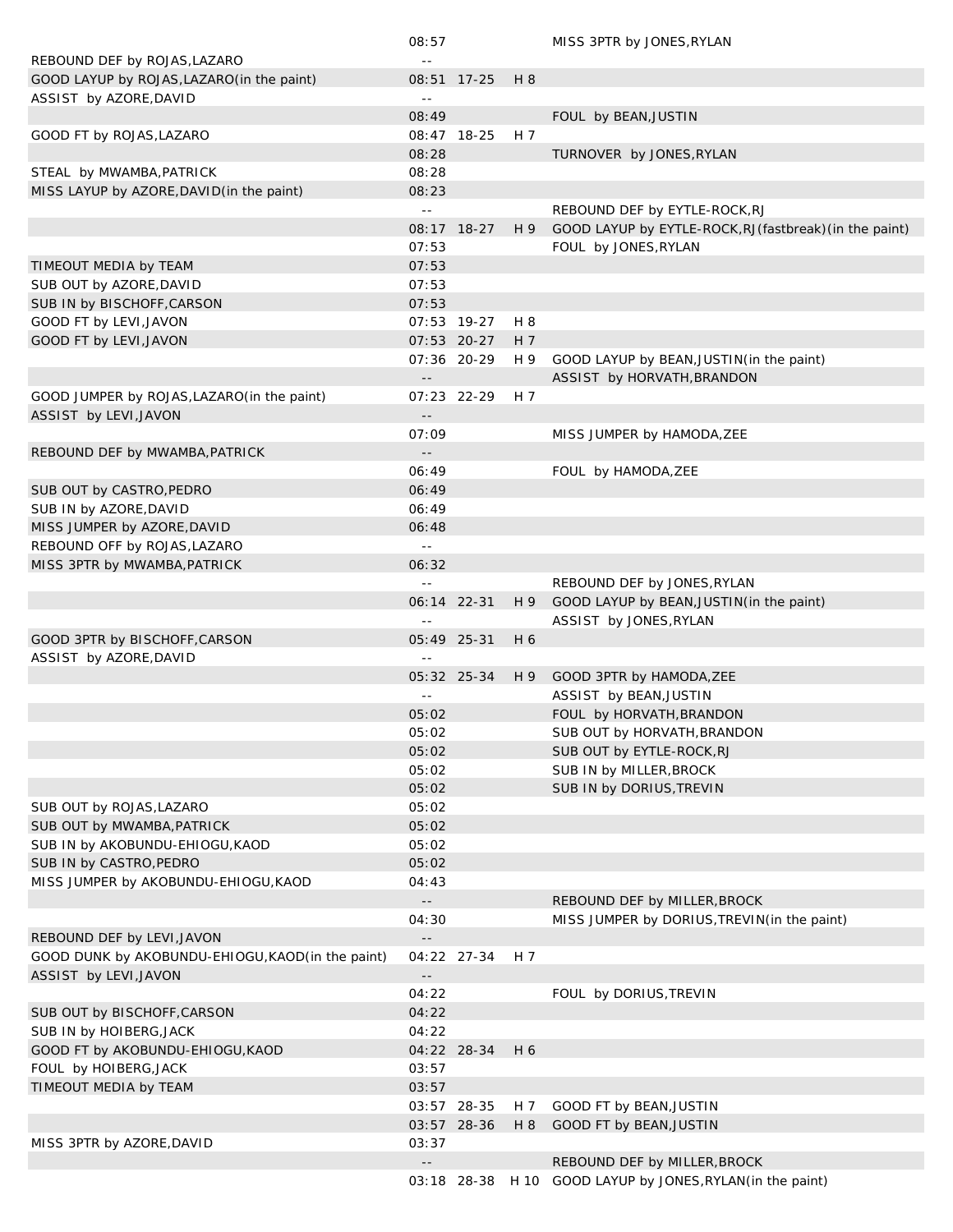|                                           | 02:54         |                  |     | SUB OUT by HAMODA, ZEE                                      |
|-------------------------------------------|---------------|------------------|-----|-------------------------------------------------------------|
|                                           | 02:54         |                  |     | SUB IN by ASHWORTH, STEVEN                                  |
|                                           | 02:54         |                  |     | SUB OUT by DORIUS, TREVIN                                   |
|                                           | 02:54         |                  |     | SUB IN by ZAPALA, SZYMON                                    |
| MISS JUMPER by LEVI, JAVON (in the paint) | 02:47         |                  |     |                                                             |
|                                           | $\sim$ $-$    |                  |     | REBOUND DEF by ZAPALA, SZYMON                               |
|                                           | 02:26         |                  |     | MISS JUMPER by ASHWORTH, STEVEN                             |
| REBOUND DEF by CASTRO, PEDRO              | $\sim$ $\sim$ |                  |     |                                                             |
| SUB OUT by HOIBERG, JACK                  | 02:24         |                  |     |                                                             |
| SUB IN by MWAMBA, PATRICK                 | 02:24         |                  |     |                                                             |
| FOUL by AKOBUNDU-EHIOGU, KAOD             | 02:05         |                  |     |                                                             |
| TURNOVER by AKOBUNDU-EHIOGU, KAOD         | 02:05         |                  |     |                                                             |
| SUB OUT by AKOBUNDU-EHIOGU, KAOD          | 02:05         |                  |     |                                                             |
| SUB IN by ROJAS, LAZARO                   | 02:05         |                  |     |                                                             |
|                                           | 01:48         |                  |     | MISS 3PTR by MILLER, BROCK                                  |
| REBOUND DEF by ROJAS, LAZARO              | $- -$         |                  |     |                                                             |
| TURNOVER by LEVI, JAVON                   | 01:30         |                  |     |                                                             |
|                                           | 01:17         |                  |     | MISS 3PTR by JONES, RYLAN                                   |
|                                           | $ -$          |                  |     | REBOUND OFF by MILLER, BROCK                                |
|                                           |               |                  |     | 01:12 28-40 H 12 GOOD LAYUP by MILLER, BROCK (in the paint) |
| GOOD JUMPER by AZORE, DAVID               |               | 00:51 30-40 H 10 |     |                                                             |
| ASSIST by MWAMBA, PATRICK                 | $\sim$ $\sim$ |                  |     |                                                             |
|                                           | 00:35         |                  |     | TURNOVER by ASHWORTH, STEVEN                                |
| STEAL by ROJAS, LAZARO                    | 00:35         |                  |     |                                                             |
| TIMEOUT 30SEC by TEAM                     | 00:32         |                  |     |                                                             |
|                                           | 00:32         |                  |     | SUB OUT by ASHWORTH, STEVEN                                 |
|                                           | 00:32         |                  |     | SUB IN by HAMODA, ZEE                                       |
| GOOD LAYUP by AZORE, DAVID(in the paint)  |               | 00:05 32-40      | H 8 |                                                             |

# 2nd Half Play By Play

| VISITORS: UT Arlington                                | Time              |               |     | Score Margin HOME TEAM: Utah St.                          |
|-------------------------------------------------------|-------------------|---------------|-----|-----------------------------------------------------------|
|                                                       | 20:00             |               |     | SUB OUT by ZAPALA, SZYMON                                 |
|                                                       | 20:00             |               |     | SUB OUT by HAMODA, ZEE                                    |
|                                                       | 20:00             |               |     | SUB IN by HORVATH, BRANDON                                |
|                                                       | 20:00             |               |     | SUB IN by EYTLE-ROCK, RJ                                  |
| SUB OUT by ROJAS, LAZARO                              | 20:00             |               |     |                                                           |
| SUB OUT by MWAMBA, PATRICK                            | 20:00             |               |     |                                                           |
| SUB IN by AKOBUNDU-EHIOGU, KAOD                       | 20:00             |               |     |                                                           |
| SUB IN by YOUNG JR., MONTEZ                           | 20:00             |               |     |                                                           |
|                                                       | 19:43             |               |     | TURNOVER by JONES, RYLAN                                  |
| FOUL by AKOBUNDU-EHIOGU, KAOD                         | 19:32             |               |     |                                                           |
| TURNOVER by AKOBUNDU-EHIOGU, KAOD                     | 19:32             |               |     |                                                           |
|                                                       |                   |               |     | 19:06 32-43 H 11 GOOD 3PTR by EYTLE-ROCK, RJ              |
|                                                       | $\sim$ $-$        |               |     | ASSIST by JONES, RYLAN                                    |
| MISS 3PTR by AZORE, DAVID                             | 18:42             |               |     |                                                           |
|                                                       | $-$               |               |     | REBOUND DEF by JONES, RYLAN                               |
|                                                       | 18:25             |               |     | MISS LAYUP by HORVATH, BRANDON (in the paint)             |
| REBOUND DEF by CASTRO, PEDRO                          | $\sim$ $-$        |               |     |                                                           |
| MISS JUMPER by CASTRO, PEDRO                          | 18:17             |               |     |                                                           |
|                                                       | $\sim$ $-$        |               |     | REBOUND DEF by TEAM                                       |
|                                                       | 17:55             |               |     | MISS 3PTR by EYTLE-ROCK, RJ                               |
| REBOUND DEF by LEVI, JAVON                            | $\equiv$ $\equiv$ |               |     |                                                           |
| GOOD JUMPER by LEVI, JAVON (fastbreak) (in the paint) |                   | $17:48$ 34-43 | H 9 |                                                           |
|                                                       | 17:48             |               |     | FOUL by JONES, RYLAN                                      |
| GOOD FT by LEVI, JAVON (fastbreak)                    |                   | $17:48$ 35-43 | H 8 |                                                           |
| SUB OUT by AKOBUNDU-EHIOGU, KAOD                      | 17:48             |               |     |                                                           |
| SUB IN by ROJAS, LAZARO                               | 17:48             |               |     |                                                           |
|                                                       |                   |               |     | 17:26 35-45 H 10 GOOD LAYUP by BEAN, JUSTIN(in the paint) |
|                                                       |                   |               |     | ASSIST by HORVATH, BRANDON                                |
| GOOD JUMPER by ROJAS, LAZARO (in the paint)           |                   | $17:05$ 37-45 | H 8 |                                                           |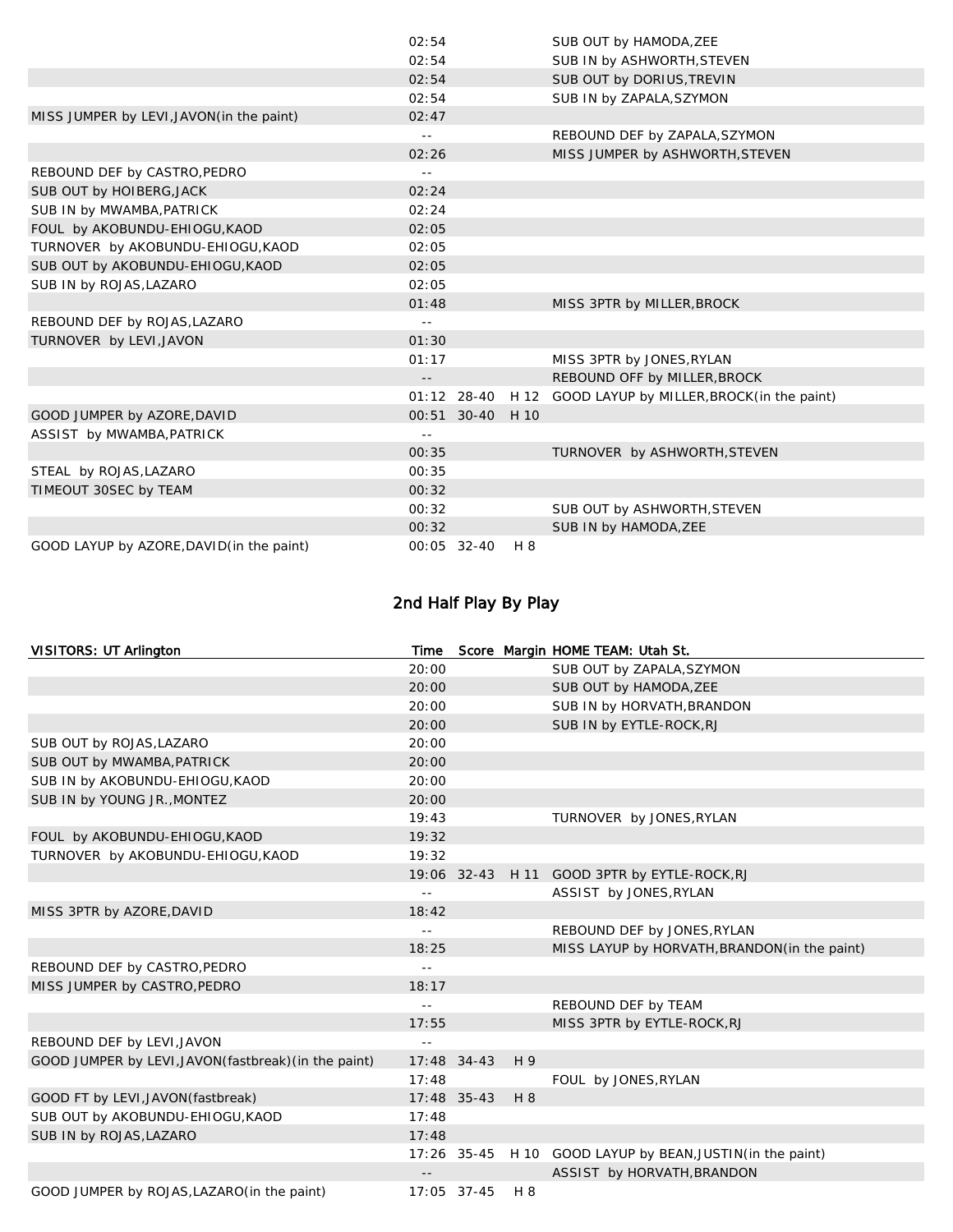| ASSIST by CASTRO, PEDRO                    | $\sim$ $-$                 |             |     |                                                |
|--------------------------------------------|----------------------------|-------------|-----|------------------------------------------------|
|                                            | 17:05                      |             |     | FOUL by HORVATH, BRANDON                       |
|                                            | 17:05                      |             |     | SUB OUT by HORVATH, BRANDON                    |
|                                            | 17:05                      |             |     | SUB IN by DORIUS, TREVIN                       |
| GOOD FT by ROJAS, LAZARO                   |                            | 17:05 38-45 | H 7 |                                                |
| SUB OUT by YOUNG JR., MONTEZ               | 17:05                      |             |     |                                                |
| SUB IN by MWAMBA, PATRICK                  | 17:05                      |             |     |                                                |
| FOUL by ROJAS, LAZARO                      | 16:41                      |             |     |                                                |
|                                            | 16:36                      |             |     | MISS 3PTR by JONES, RYLAN                      |
| REBOUND DEF by ROJAS, LAZARO               | $\omega$ $\omega$          |             |     |                                                |
| MISS 3PTR by MWAMBA, PATRICK               | 16:27                      |             |     |                                                |
|                                            | $-1$                       |             |     | REBOUND DEF by DORIUS, TREVIN                  |
| FOUL by ROJAS, LAZARO                      | 16:25                      |             |     |                                                |
|                                            | 16:25                      |             |     | SUB OUT by EYTLE-ROCK, RJ                      |
|                                            | 16:25                      |             |     | SUB IN by ASHWORTH, STEVEN                     |
| SUB OUT by LEVI, JAVON                     | 16:25                      |             |     |                                                |
| SUB OUT by ROJAS, LAZARO                   | 16:25                      |             |     |                                                |
| SUB IN by HOIBERG, JACK                    | 16:25                      |             |     |                                                |
| SUB IN by WILSON, SHEMAR                   | 16:25                      |             |     |                                                |
|                                            |                            | 15:58 38-47 | H 9 | GOOD DUNK by DORIUS, TREVIN(in the paint)      |
|                                            | $\overline{\phantom{a}}$ . |             |     | ASSIST by MILLER, BROCK                        |
| MISS JUMPER by AZORE, DAVID(in the paint)  | 15:47                      |             |     |                                                |
|                                            | $\overline{\phantom{a}}$ . |             |     | REBOUND DEF by BEAN, JUSTIN                    |
|                                            | 15:39                      |             |     | MISS LAYUP by BEAN, JUSTIN (in the paint)      |
| BLOCK by WILSON, SHEMAR                    | 15:39                      |             |     |                                                |
| REBOUND DEF by AZORE, DAVID                | $\perp$ $\perp$            |             |     |                                                |
| MISS LAYUP by AZORE, DAVID (in the paint)  | 15:33                      |             |     |                                                |
| REBOUND OFF by WILSON, SHEMAR              | $\overline{\phantom{a}}$   |             |     |                                                |
| GOOD LAYUP by WILSON, SHEMAR(in the paint) |                            | 15:28 40-47 | H 7 |                                                |
|                                            | 15:19                      |             |     | MISS 3PTR by MILLER, BROCK                     |
|                                            | $\sim$ $-$                 |             |     | REBOUND OFF by DORIUS, TREVIN                  |
|                                            | 15:16                      |             |     |                                                |
| FOUL by WILSON, SHEMAR                     | 15:14                      |             |     |                                                |
| TIMEOUT MEDIA by TEAM                      | 15:14                      |             |     |                                                |
| SUB OUT by CASTRO, PEDRO                   |                            |             |     |                                                |
| SUB IN by BISCHOFF, CARSON                 | 15:14                      |             |     |                                                |
|                                            |                            | 15:02 40-49 | H 9 | GOOD DUNK by DORIUS, TREVIN(in the paint)      |
|                                            | $ -$                       |             |     | ASSIST by ASHWORTH, STEVEN                     |
| FOUL by WILSON, SHEMAR                     | 15:01                      |             |     |                                                |
| SUB OUT by WILSON, SHEMAR                  | 15:01                      |             |     |                                                |
| SUB IN by AKOBUNDU-EHIOGU, KAOD            | 15:01                      |             |     |                                                |
|                                            | 15:01                      |             |     | MISS FT by DORIUS, TREVIN                      |
| REBOUND DEF by MWAMBA, PATRICK             | $\perp$ $\perp$            |             |     |                                                |
| MISS 3PTR by HOIBERG, JACK                 | 14:37                      |             |     |                                                |
|                                            | $\overline{\phantom{a}}$ . |             |     | REBOUND DEF by ASHWORTH, STEVEN                |
|                                            | 14:24                      |             |     | MISS JUMPER by ASHWORTH, STEVEN (in the paint) |
|                                            | $\Box$                     |             |     | REBOUND OFF by DORIUS, TREVIN                  |
| FOUL by MWAMBA, PATRICK                    | 14:23                      |             |     |                                                |
| SUB OUT by AZORE, DAVID                    | 14:23                      |             |     |                                                |
| SUB IN by CASTRO, PEDRO                    | 14:23                      |             |     |                                                |
|                                            | 14:23                      |             |     | MISS JUMPER by MILLER, BROCK                   |
| REBOUND DEF by MWAMBA, PATRICK             | $\sim$ $-$                 |             |     |                                                |
|                                            | 13:57                      |             |     | FOUL by DORIUS, TREVIN                         |
| MISS FT by MWAMBA, PATRICK                 | 13:57                      |             |     |                                                |
| REBOUND DEADB by TEAM                      | $\overline{a}$             |             |     |                                                |
| GOOD FT by MWAMBA, PATRICK                 |                            | 13:57 41-49 | H 8 |                                                |
| SUB OUT by BISCHOFF, CARSON                | 13:57                      |             |     |                                                |
| SUB IN by LEVI, JAVON                      | 13:57                      |             |     |                                                |
| FOUL by LEVI, JAVON                        | 13:45                      |             |     |                                                |
|                                            |                            | 13:45 41-50 |     | H 9 GOOD FT by BEAN, JUSTIN                    |
|                                            |                            | 13:45 41-51 |     | H 10 GOOD FT by BEAN, JUSTIN                   |
| MISS JUMPER by LEVI, JAVON                 | 13:16                      |             |     |                                                |
| REBOUND OFF by CASTRO, PEDRO               | $\sim$ $-$                 |             |     |                                                |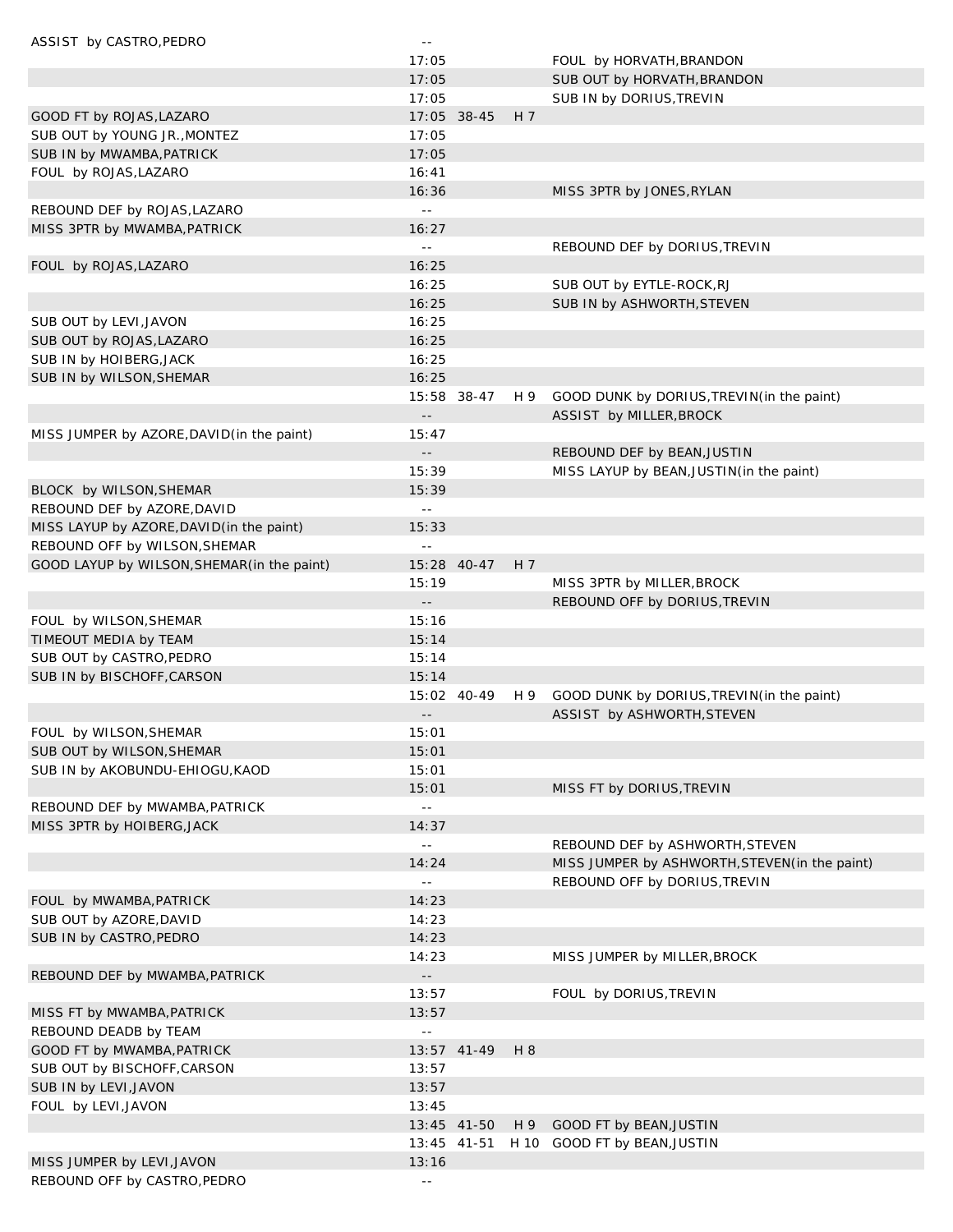|                                            | 13:13           |                  | FOUL by BEAN, JUSTIN                                 |
|--------------------------------------------|-----------------|------------------|------------------------------------------------------|
| SUB OUT by CASTRO, PEDRO                   | 13:13           |                  |                                                      |
| SUB IN by AZORE, DAVID                     | 13:13           |                  |                                                      |
| TURNOVER by HOIBERG, JACK                  | 12:55           |                  |                                                      |
|                                            | 12:55           |                  | STEAL by BEAN, JUSTIN                                |
|                                            | 12:48           |                  | MISS 3PTR by BEAN, JUSTIN                            |
|                                            | $- -$           |                  | REBOUND OFF by BEAN, JUSTIN                          |
|                                            | 12:48           |                  |                                                      |
| BLOCK by MWAMBA, PATRICK                   |                 |                  |                                                      |
|                                            |                 |                  | 12:31 41-54 H 13 GOOD 3PTR by MILLER, BROCK          |
|                                            | $\perp$ $\perp$ |                  | ASSIST by ASHWORTH, STEVEN                           |
| TIMEOUT 30SEC by TEAM                      | 12:31           |                  |                                                      |
| TIMEOUT MEDIA by TEAM                      | 12:31           |                  |                                                      |
| SUB OUT by AKOBUNDU-EHIOGU, KAOD           | 12:31           |                  |                                                      |
| SUB OUT by MWAMBA, PATRICK                 | 12:31           |                  |                                                      |
| SUB IN by ROJAS, LAZARO                    | 12:31           |                  |                                                      |
| SUB IN by YOUNG JR., MONTEZ                | 12:31           |                  |                                                      |
| TURNOVER by ROJAS, LAZARO                  | 12:14           |                  |                                                      |
|                                            | 12:14           |                  | STEAL by JONES, RYLAN                                |
|                                            | 11:55           |                  | TURNOVER by BEAN, JUSTIN                             |
| STEAL by YOUNG JR., MONTEZ                 | 11:55           |                  |                                                      |
|                                            |                 |                  |                                                      |
| GOOD 3PTR by AZORE, DAVID (fastbreak)      |                 | 11:48 44-54 H 10 |                                                      |
| ASSIST by HOIBERG, JACK                    | $\sim$ $-$      |                  |                                                      |
|                                            |                 |                  | 11:23 44-57 H 13 GOOD 3PTR by ASHWORTH, STEVEN       |
|                                            | $\sim$ $-$      |                  | ASSIST by MILLER, BROCK                              |
| MISS JUMPER by AZORE, DAVID                | 11:00           |                  |                                                      |
|                                            | $\sim$ $-$      |                  | REBOUND DEF by BEAN, JUSTIN                          |
|                                            |                 | 10:44 44-59      | H 15 GOOD JUMPER by BEAN, JUSTIN                     |
|                                            | $\sim$ $\sim$   |                  | ASSIST by JONES, RYLAN                               |
| TIMEOUT MEDIA by TEAM                      | 10:23           |                  |                                                      |
| SUB OUT by HOIBERG, JACK                   | 10:23           |                  |                                                      |
| SUB OUT by YOUNG JR., MONTEZ               | 10:23           |                  |                                                      |
| SUB IN by CASTRO, PEDRO                    | 10:23           |                  |                                                      |
|                                            |                 |                  |                                                      |
| SUB IN by MWAMBA, PATRICK                  | 10:23           |                  |                                                      |
| TURNOVER by AZORE, DAVID                   | 10:12           |                  |                                                      |
|                                            | 10:12           |                  | STEAL by JONES, RYLAN                                |
|                                            | 10:07           |                  | MISS 3PTR by MILLER, BROCK                           |
|                                            |                 |                  | REBOUND OFF by BEAN, JUSTIN                          |
| FOUL by AZORE, DAVID                       | 10:05           |                  |                                                      |
|                                            |                 |                  | 10:05 44-60 H 16 GOOD FT by BEAN, JUSTIN (fastbreak) |
|                                            |                 |                  | 10:05 44-61 H 17 GOOD FT by BEAN, JUSTIN (fastbreak) |
| MISS JUMPER by LEVI, JAVON (in the paint)  | 09:56           |                  |                                                      |
| REBOUND OFF by ROJAS, LAZARO               | $\sim$ $-$      |                  |                                                      |
| MISS LAYUP by ROJAS, LAZARO (in the paint) | 09:51           |                  |                                                      |
|                                            | $\sim$ $-$      |                  |                                                      |
|                                            |                 |                  | REBOUND DEF by BEAN, JUSTIN                          |
|                                            |                 | 09:41 44-63      | H 19 GOOD JUMPER by MILLER, BROCK (in the paint)     |
|                                            | $\sim$ $\sim$   |                  | ASSIST by ASHWORTH, STEVEN                           |
| TIMEOUT 30SEC by TEAM                      | 09:34           |                  |                                                      |
| MISS JUMPER by AZORE, DAVID                | 09:25           |                  |                                                      |
|                                            |                 |                  | REBOUND DEF by BEAN, JUSTIN                          |
|                                            |                 | 09:13 44-66 H 22 | GOOD 3PTR by JONES, RYLAN                            |
|                                            |                 |                  | ASSIST by MILLER, BROCK                              |
| MISS JUMPER by LEVI, JAVON                 | 08:54           |                  |                                                      |
|                                            |                 |                  | REBOUND DEF by ASHWORTH, STEVEN                      |
|                                            | 08:49           |                  | TURNOVER by JONES, RYLAN                             |
| SUB OUT by LEVI, JAVON                     | 08:47           |                  |                                                      |
|                                            |                 |                  |                                                      |
| SUB OUT by ROJAS, LAZARO                   | 08:47           |                  |                                                      |
| SUB OUT by CASTRO, PEDRO                   | 08:47           |                  |                                                      |
| SUB IN by AKOBUNDU-EHIOGU, KAOD            | 08:47           |                  |                                                      |
| SUB IN by BISCHOFF, CARSON                 | 08:47           |                  |                                                      |
| SUB IN by HOIBERG, JACK                    | 08:47           |                  |                                                      |
|                                            | 08:26           |                  | FOUL by ASHWORTH, STEVEN                             |
| MISS 3PTR by AZORE, DAVID                  | 08:15           |                  |                                                      |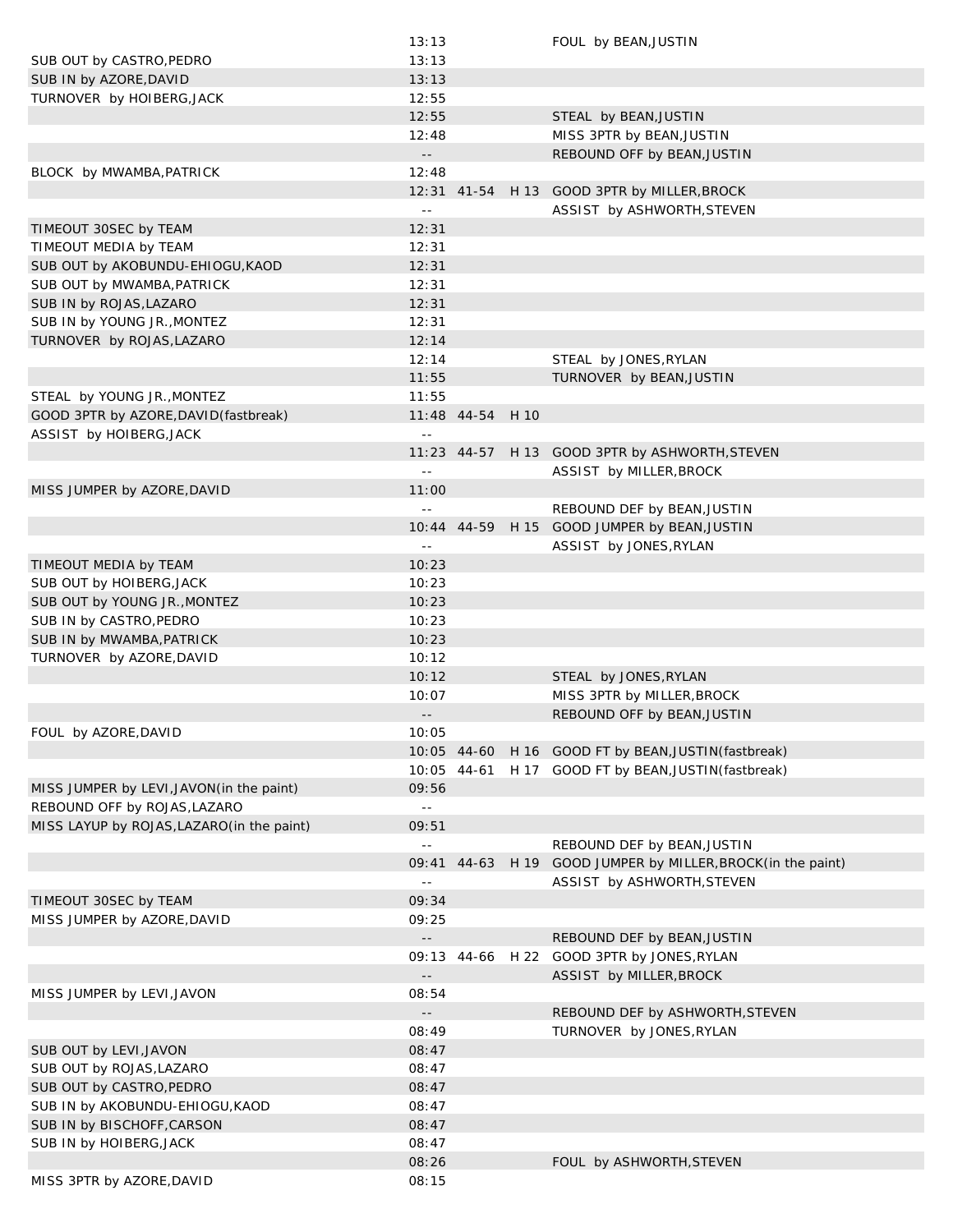| REBOUND OFF by AKOBUNDU-EHIOGU, KAOD     | $\sim$ $-$                 |                  |      |                                                           |
|------------------------------------------|----------------------------|------------------|------|-----------------------------------------------------------|
| MISS 3PTR by HOIBERG, JACK               | 08:00                      |                  |      |                                                           |
|                                          | $\overline{\phantom{a}}$ . |                  |      | REBOUND DEF by MILLER, BROCK                              |
|                                          | 07:40                      |                  |      | TURNOVER by MILLER, BROCK                                 |
| STEAL by BISCHOFF, CARSON                | 07:40                      |                  |      |                                                           |
| FOUL by BISCHOFF, CARSON                 | 07:35                      |                  |      |                                                           |
| TURNOVER by BISCHOFF, CARSON             | 07:35                      |                  |      |                                                           |
| TIMEOUT MEDIA by TEAM                    | 07:35                      |                  |      |                                                           |
|                                          | 07:35                      |                  |      | SUB OUT by JONES, RYLAN                                   |
|                                          | 07:35                      |                  |      | SUB OUT by DORIUS, TREVIN                                 |
|                                          | 07:35                      |                  |      | SUB IN by HORVATH, BRANDON                                |
|                                          | 07:35                      |                  |      | SUB IN by EYTLE-ROCK, RJ                                  |
| SUB OUT by AZORE, DAVID                  | 07:35                      |                  |      |                                                           |
| SUB IN by CASTRO, PEDRO                  | 07:35                      |                  |      |                                                           |
|                                          |                            |                  |      | 07:16 44-68 H 24 GOOD LAYUP by BEAN, JUSTIN(in the paint) |
|                                          | $\sim$ $-$                 |                  |      | ASSIST by ASHWORTH, STEVEN                                |
| MISS 3PTR by MWAMBA, PATRICK             | 06:53                      |                  |      |                                                           |
|                                          | $\sim$ $-$                 |                  |      | REBOUND DEF by MILLER, BROCK                              |
|                                          |                            |                  |      |                                                           |
|                                          | 06:37                      |                  |      | TURNOVER by HORVATH, BRANDON                              |
| SUB OUT by AKOBUNDU-EHIOGU, KAOD         | 06:37                      |                  |      |                                                           |
| SUB OUT by HOIBERG, JACK                 | 06:37                      |                  |      |                                                           |
| SUB OUT by MWAMBA, PATRICK               | 06:37                      |                  |      |                                                           |
| SUB IN by LEVI, JAVON                    | 06:37                      |                  |      |                                                           |
| SUB IN by WILSON, SHEMAR                 | 06:37                      |                  |      |                                                           |
| SUB IN by YOUNG JR., MONTEZ              | 06:37                      |                  |      |                                                           |
| GOOD 3PTR by BISCHOFF, CARSON            |                            | 06:28 47-68 H 21 |      |                                                           |
| ASSIST by LEVI, JAVON                    | $\overline{\phantom{a}}$ . |                  |      |                                                           |
|                                          |                            |                  |      | 06:06 47-71 H 24 GOOD 3PTR by ASHWORTH, STEVEN            |
|                                          | $ -$                       |                  |      | ASSIST by BEAN, JUSTIN                                    |
| GOOD JUMPER by LEVI, JAVON(in the paint) |                            | 05:45 49-71 H 22 |      |                                                           |
|                                          | 05:45                      |                  |      | FOUL by HORVATH, BRANDON                                  |
|                                          | 05:45                      |                  |      | SUB OUT by MILLER, BROCK                                  |
|                                          | 05:45                      |                  |      | SUB IN by HAMODA, ZEE                                     |
| GOOD FT by LEVI, JAVON                   |                            | 05:45 50-71 H 21 |      |                                                           |
| SUB OUT by CASTRO, PEDRO                 | 05:45                      |                  |      |                                                           |
| SUB IN by AZORE, DAVID                   | 05:45                      |                  |      |                                                           |
|                                          | 05:39                      |                  |      | MISS JUMPER by HAMODA, ZEE (in the paint)                 |
| REBOUND DEF by LEVI, JAVON               |                            |                  |      |                                                           |
| MISS LAYUP by LEVI, JAVON(in the paint)  | 05:30                      |                  |      |                                                           |
|                                          | $\sim$ $-$                 |                  |      | REBOUND DEF by BEAN, JUSTIN                               |
|                                          | 05:21                      |                  |      | TURNOVER by BEAN, JUSTIN                                  |
| STEAL by WILSON, SHEMAR                  | 05:21                      |                  |      |                                                           |
| MISS JUMPER by YOUNG JR., MONTEZ         | 05:04                      |                  |      |                                                           |
|                                          | $\sim$ $-$                 |                  |      | REBOUND DEF by ASHWORTH, STEVEN                           |
|                                          |                            | 04:50 50-74      | H 24 | GOOD 3PTR by ASHWORTH, STEVEN                             |
|                                          | $\sim$ $-$                 |                  |      | ASSIST by EYTLE-ROCK, RJ                                  |
| MISS 3PTR by BISCHOFF, CARSON            | 04:27                      |                  |      |                                                           |
|                                          | $\sim$ $-$                 |                  |      | REBOUND DEF by BEAN, JUSTIN                               |
|                                          | 04:09                      |                  |      | MISS 3PTR by HORVATH, BRANDON                             |
|                                          |                            |                  |      |                                                           |
| REBOUND DEF by AZORE, DAVID              | $\sim$ $-$                 |                  |      |                                                           |
|                                          | 03:57                      |                  |      | FOUL by EYTLE-ROCK, RJ                                    |
| TIMEOUT MEDIA by TEAM                    | 03:57                      |                  |      |                                                           |
|                                          | 03:57                      |                  |      | SUB OUT by BEAN, JUSTIN                                   |
|                                          | 03:57                      |                  |      | SUB IN by ZAPALA, SZYMON                                  |
| SUB OUT by WILSON, SHEMAR                | 03:57                      |                  |      |                                                           |
| SUB OUT by YOUNG JR., MONTEZ             | 03:57                      |                  |      |                                                           |
| SUB IN by ROJAS, LAZARO                  | 03:57                      |                  |      |                                                           |
| SUB IN by MWAMBA, PATRICK                | 03:57                      |                  |      |                                                           |
| GOOD FT by AZORE, DAVID                  |                            | 03:57 51-74      | H 23 |                                                           |
| GOOD FT by AZORE, DAVID                  |                            | 03:57 52-74 H 22 |      |                                                           |
|                                          | 03:53                      |                  |      | TURNOVER by ASHWORTH, STEVEN                              |
| STEAL by BISCHOFF, CARSON                | 03:53                      |                  |      |                                                           |